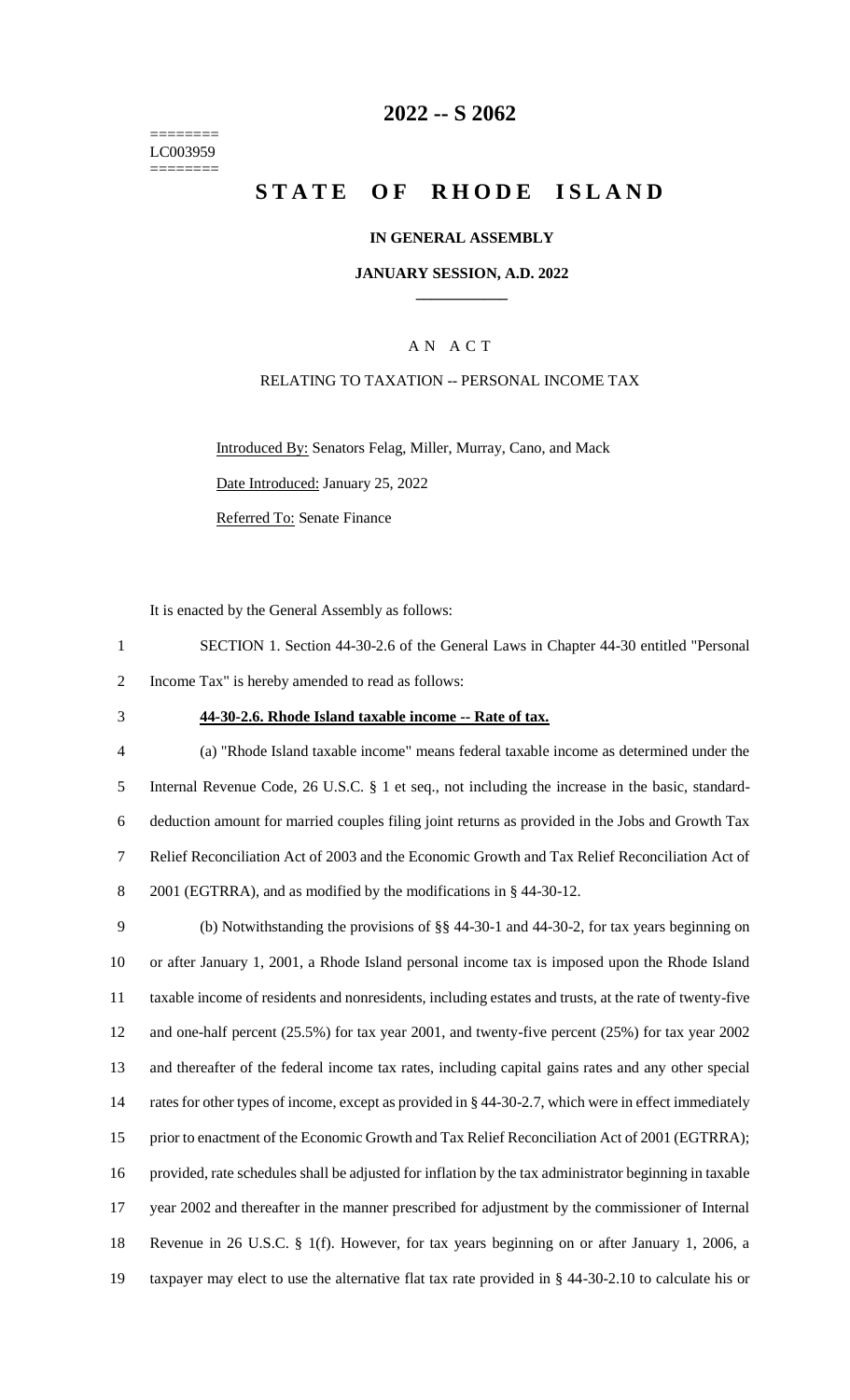her personal income tax liability.

 (c) For tax years beginning on or after January 1, 2001, if a taxpayer has an alternative minimum tax for federal tax purposes, the taxpayer shall determine if he or she has a Rhode Island alternative minimum tax. The Rhode Island alternative minimum tax shall be computed by multiplying the federal tentative minimum tax without allowing for the increased exemptions under the Jobs and Growth Tax Relief Reconciliation Act of 2003 (as redetermined on federal form 6251 Alternative Minimum Tax-Individuals) by twenty-five and one-half percent (25.5%) for tax year 8 2001, and twenty-five percent (25%) for tax year 2002 and thereafter, and comparing the product to the Rhode Island tax as computed otherwise under this section. The excess shall be the taxpayer's Rhode Island alternative minimum tax.

 (1) For tax years beginning on or after January 1, 2005, and thereafter, the exemption amount for alternative minimum tax, for Rhode Island purposes, shall be adjusted for inflation by the tax administrator in the manner prescribed for adjustment by the commissioner of Internal Revenue in 26 U.S.C. § 1(f).

 (2) For the period January 1, 2007, through December 31, 2007, and thereafter, Rhode Island taxable income shall be determined by deducting from federal adjusted gross income as defined in 26 U.S.C. § 62 as modified by the modifications in § 44-30-12 the Rhode Island itemized-deduction amount and the Rhode Island exemption amount as determined in this section. 19 (A) Tax imposed.

 (1) There is hereby imposed on the taxable income of married individuals filing joint returns and surviving spouses a tax determined in accordance with the following table:

| 22     | If taxable income is:                                                                                                 | The tax is:                                         |
|--------|-----------------------------------------------------------------------------------------------------------------------|-----------------------------------------------------|
| 23     | Not over \$53,150                                                                                                     | 3.75% of taxable income                             |
| 24     | Over \$53,150 but not over \$128,500                                                                                  | \$1,993.13 plus 7.00% of the excess over \$53,150   |
| 25     | Over \$128,500 but not over \$195,850                                                                                 | \$7,267.63 plus 7.75% of the excess over \$128,500  |
| 26     | Over \$195,850 but not over \$349,700                                                                                 | \$12,487.25 plus 9.00% of the excess over \$195,850 |
| 27     | Over \$349,700                                                                                                        | \$26,333.75 plus 9.90% of the excess over \$349,700 |
| $\sim$ | $\mathbf{1}$ , $\mathbf{1}$ , $\mathbf{1}$ , $\mathbf{1}$ , $\mathbf{1}$ , $\mathbf{1}$ , $\mathbf{1}$ , $\mathbf{1}$ |                                                     |

 (2) There is hereby imposed on the taxable income of every head of household a tax determined in accordance with the following table:

| 30 | If taxable income is:                 | The tax is:                                         |
|----|---------------------------------------|-----------------------------------------------------|
| 31 | Not over \$42,650                     | 3.75% of taxable income                             |
| 32 | Over \$42,650 but not over \$110,100  | \$1,599.38 plus 7.00% of the excess over \$42,650   |
| 33 | Over \$110,100 but not over \$178,350 | \$6,320.88 plus 7.75% of the excess over \$110,100  |
| 34 | Over \$178,350 but not over \$349,700 | \$11,610.25 plus 9.00% of the excess over \$178,350 |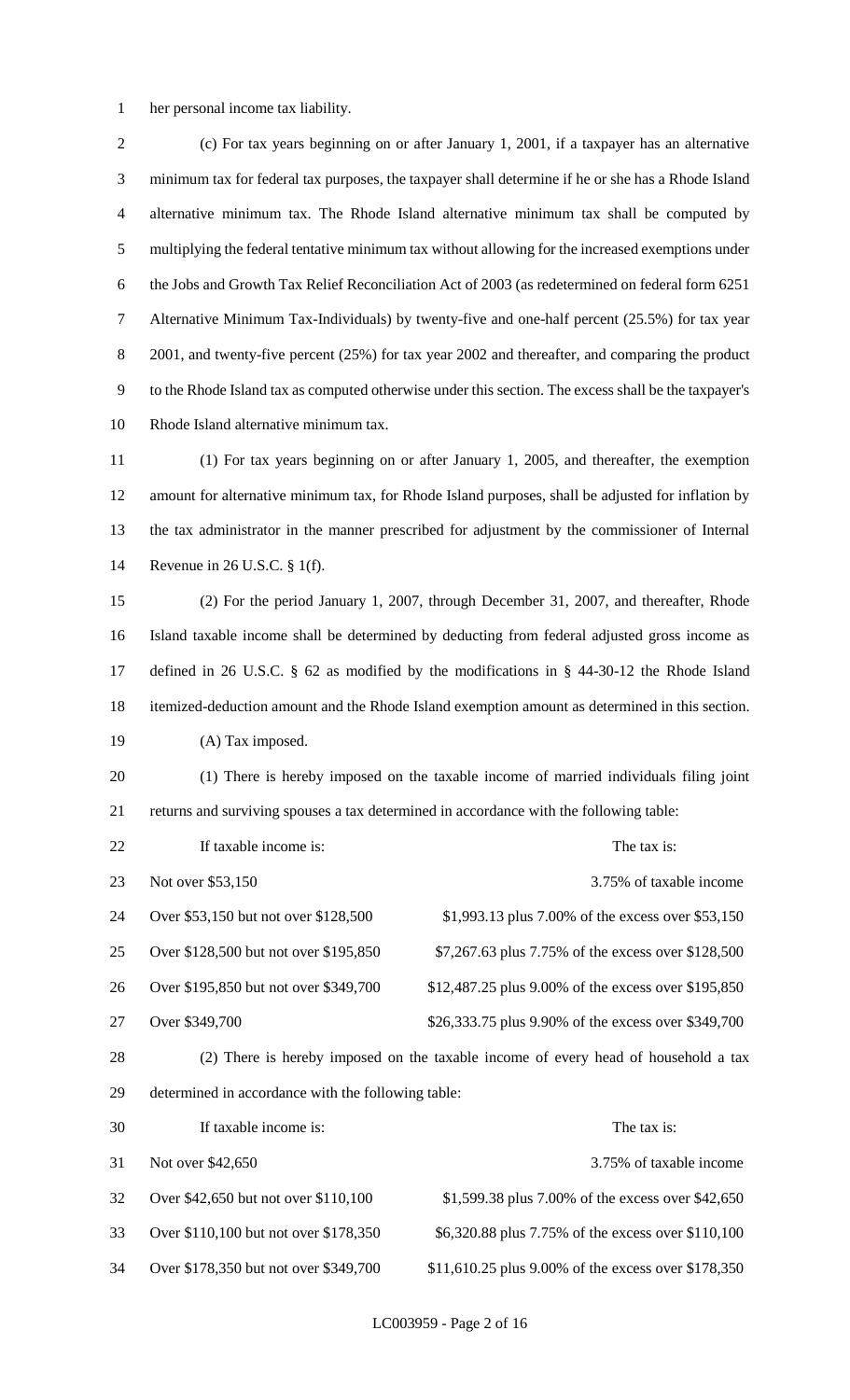| $\mathbf{1}$   | Over \$349,700<br>\$27,031.75 plus 9.90% of the excess over \$349,700                        |                                                                                                   |  |
|----------------|----------------------------------------------------------------------------------------------|---------------------------------------------------------------------------------------------------|--|
| $\sqrt{2}$     | (3) There is hereby imposed on the taxable income of unmarried individuals (other than       |                                                                                                   |  |
| 3              | surviving spouses and heads of households) a tax determined in accordance with the following |                                                                                                   |  |
| $\overline{4}$ | table:                                                                                       |                                                                                                   |  |
| 5              | If taxable income is:<br>The tax is:                                                         |                                                                                                   |  |
| 6              | Not over \$31,850                                                                            | 3.75% of taxable income                                                                           |  |
| $\tau$         | Over \$31,850 but not over \$77,100                                                          | \$1,194.38 plus 7.00% of the excess over \$31,850                                                 |  |
| $8\,$          | Over \$77,100 but not over \$160,850                                                         | \$4,361.88 plus 7.75% of the excess over \$77,100                                                 |  |
| 9              | Over \$160,850 but not over \$349,700                                                        | \$10,852.50 plus 9.00% of the excess over \$160,850                                               |  |
| 10             | Over \$349,700                                                                               | \$27,849.00 plus 9.90% of the excess over \$349,700                                               |  |
| 11             |                                                                                              | (4) There is hereby imposed on the taxable income of married individuals filing separate          |  |
| 12             |                                                                                              | returns and bankruptcy estates a tax deter-mined in accordance with the following table:          |  |
| 13             | If taxable income is:                                                                        | The tax is:                                                                                       |  |
| 14             | Not over \$26,575                                                                            | 3.75% of taxable income                                                                           |  |
| 15             | Over \$26,575 but not over \$64,250                                                          | \$996.56 plus 7.00% of the excess over \$26,575                                                   |  |
| 16             | Over \$64,250 but not over \$97,925                                                          | \$3,633.81 plus 7.75% of the excess over \$64,250                                                 |  |
| 17             | Over \$97,925 but not over \$174,850                                                         | \$6,243.63 plus 9.00% of the excess over \$97,925                                                 |  |
| 18             | Over \$174,850<br>\$13,166.88 plus 9.90% of the excess over \$174,850                        |                                                                                                   |  |
| 19             | (5) There is hereby imposed a taxable income of an estate or trust a tax determined in       |                                                                                                   |  |
|                |                                                                                              |                                                                                                   |  |
| 20             | accordance with the following table:                                                         |                                                                                                   |  |
| 21             | If taxable income is:                                                                        | The tax is:                                                                                       |  |
| 22             | Not over \$2,150                                                                             | 3.75% of taxable income                                                                           |  |
| 23             | Over \$2,150 but not over \$5,000                                                            | \$80.63 plus 7.00% of the excess over \$2,150                                                     |  |
| 24             | Over \$5,000 but not over \$7,650                                                            | \$280.13 plus 7.75% of the excess over \$5,000                                                    |  |
| 25             | Over \$7,650 but not over \$10,450                                                           | \$485.50 plus 9.00% of the excess over \$7,650                                                    |  |
| 26             | Over \$10,450                                                                                | \$737.50 plus 9.90% of the excess over \$10,450                                                   |  |
| 27             | (6) Adjustments for inflation.                                                               |                                                                                                   |  |
| 28             |                                                                                              | The dollars amount contained in paragraph (A) shall be increased by an amount equal to:           |  |
| 29             |                                                                                              | (a) Such dollar amount contained in paragraph (A) in the year 1993, multiplied by;                |  |
| 30             |                                                                                              | (b) The cost-of-living adjustment determined under section (J) with a base year of 1993;          |  |
| 31             |                                                                                              | (c) The cost-of-living adjustment referred to in subparagraphs (a) and (b) used in making         |  |
| 32             |                                                                                              | adjustments to the nine percent (9%) and nine and nine tenths percent (9.9%) dollar amounts shall |  |
| 33             | be determined under section (J) by substituting "1994" for "1993."                           |                                                                                                   |  |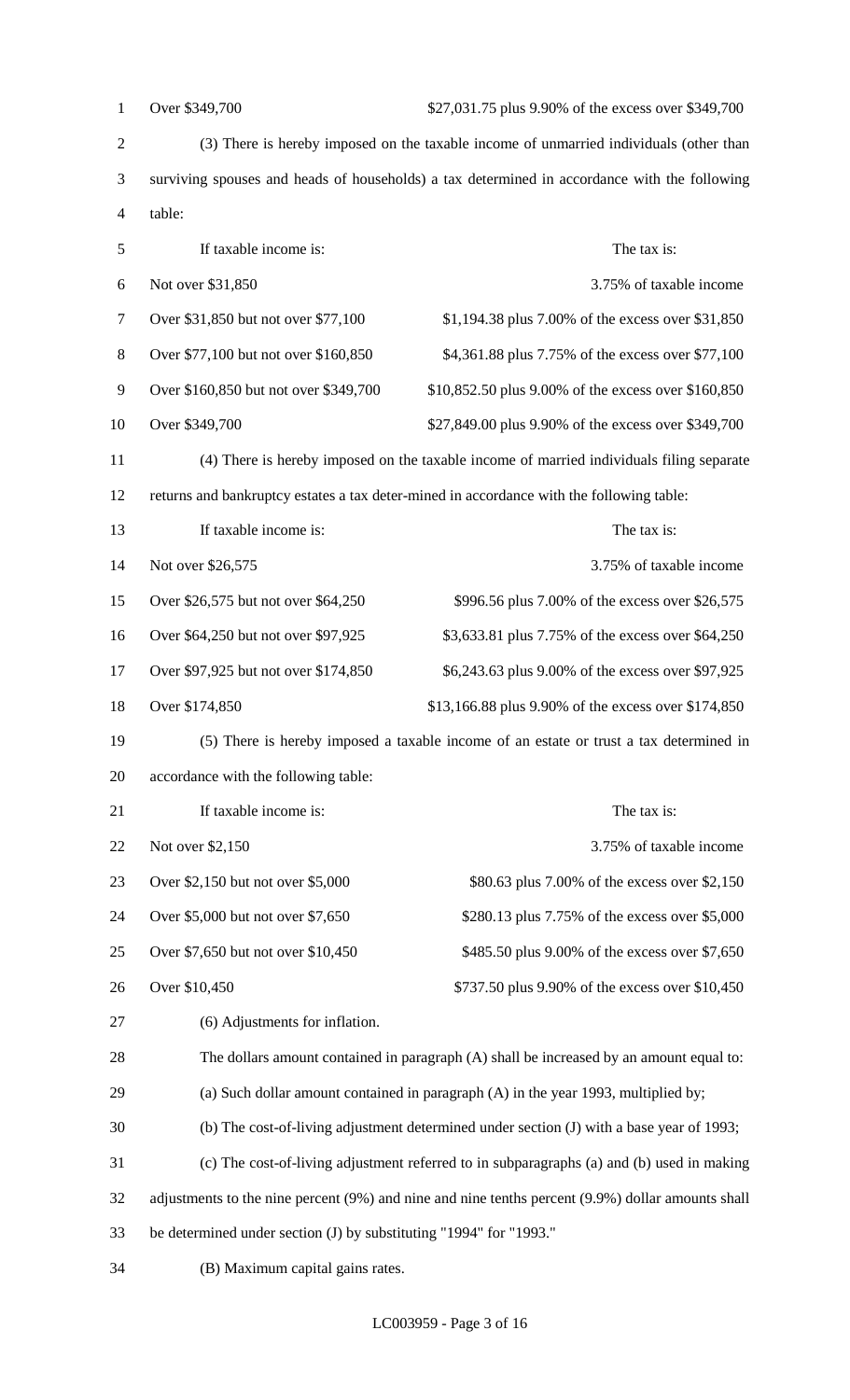| $\mathbf{1}$   | $(1)$ In general.                                                                            |         |  |  |
|----------------|----------------------------------------------------------------------------------------------|---------|--|--|
| $\overline{2}$ | If a taxpayer has a net capital gain for tax years ending prior to January 1, 2010, the tax  |         |  |  |
| 3              | imposed by this section for such taxable year shall not exceed the sum of:                   |         |  |  |
| 4              | (a) 2.5% of the net capital gain as reported for federal income tax purposes under section   |         |  |  |
| 5              | 26 U.S.C. § 1(h)(1)(a) and 26 U.S.C. § 1(h)(1)(b).                                           |         |  |  |
| 6              | (b) 5% of the net capital gain as reported for federal income tax purposes under 26 U.S.C.   |         |  |  |
| $\overline{7}$ | § $1(h)(1)(c)$ .                                                                             |         |  |  |
| 8              | (c) 6.25% of the net capital gain as reported for federal income tax purposes under 26       |         |  |  |
| 9              | U.S.C. § $1(h)(1)(d)$ .                                                                      |         |  |  |
| 10             | (d) 7% of the net capital gain as reported for federal income tax purposes under 26 U.S.C.   |         |  |  |
| 11             | § 1(h)(1)(e).                                                                                |         |  |  |
| 12             | (2) For tax years beginning on or after January 1, 2010, the tax imposed on net capital gain |         |  |  |
| 13             | shall be determined under subdivision $44-30-2.6(c)(2)(A)$ .                                 |         |  |  |
| 14             | (C) Itemized deductions.                                                                     |         |  |  |
| 15             | $(1)$ In general.                                                                            |         |  |  |
| 16             | For the purposes of section (2), "itemized deductions" means the amount of federal           |         |  |  |
| 17             | itemized deductions as modified by the modifications in § 44-30-12.                          |         |  |  |
| 18             | (2) Individuals who do not itemize their deductions.                                         |         |  |  |
| 19             | In the case of an individual who does not elect to itemize his deductions for the taxable    |         |  |  |
| 20             | year, they may elect to take a standard deduction.                                           |         |  |  |
| 21             | (3) Basic standard deduction.                                                                |         |  |  |
| 22             | The Rhode Island standard deduction shall be allowed in accordance with the following        |         |  |  |
| 23             | table:                                                                                       |         |  |  |
| 24             | Filing status                                                                                | Amount  |  |  |
| 25             | Single                                                                                       | \$5,350 |  |  |
| 26             | Married filing jointly or qualifying widow(er)                                               | \$8,900 |  |  |
| 27             | Married filing separately                                                                    | \$4,450 |  |  |
| 28             | Head of Household                                                                            | \$7,850 |  |  |
| 29             | (4) Additional standard deduction for the aged and blind.                                    |         |  |  |
| 30             | An additional standard deduction shall be allowed for individuals age sixty-five (65) or     |         |  |  |
| 31             | older or blind in the amount of \$1,300 for individuals who are not married and \$1,050 for  |         |  |  |
| 32             | individuals who are married.                                                                 |         |  |  |
| 33             | (5) Limitation on basic standard deduction in the case of certain dependents.                |         |  |  |
| 34             | In the case of an individual to whom a deduction under section (E) is allowable to another   |         |  |  |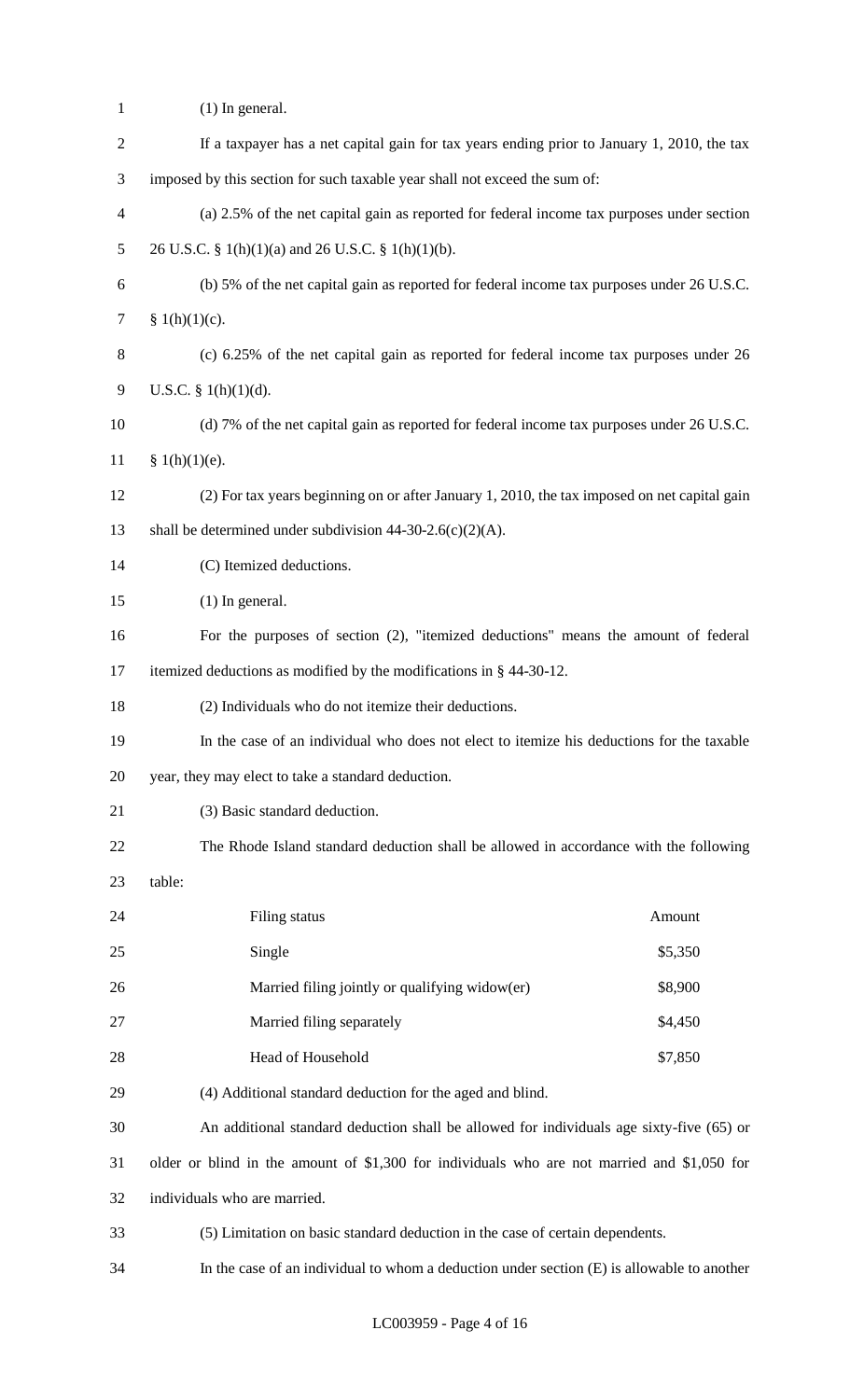| $\mathbf{1}$   | taxpayer, the basic standard deduction applicable to such individual shall not exceed the greater of: |  |  |  |
|----------------|-------------------------------------------------------------------------------------------------------|--|--|--|
| $\overline{2}$ | $(a)$ \$850;                                                                                          |  |  |  |
| 3              | (b) The sum of \$300 and such individual's earned income;                                             |  |  |  |
| 4              | (6) Certain individuals not eligible for standard deduction.                                          |  |  |  |
| 5              | In the case of:                                                                                       |  |  |  |
| 6              | (a) A married individual filing a separate return where either spouse itemizes deductions;            |  |  |  |
| 7              | (b) Nonresident alien individual;                                                                     |  |  |  |
| 8              | (c) An estate or trust;                                                                               |  |  |  |
| 9              | The standard deduction shall be zero.                                                                 |  |  |  |
| 10             | (7) Adjustments for inflation.                                                                        |  |  |  |
| 11             | Each dollar amount contained in paragraphs $(3)$ , $(4)$ and $(5)$ shall be increased by an amount    |  |  |  |
| 12             | equal to:                                                                                             |  |  |  |
| 13             | (a) Such dollar amount contained in paragraphs $(3)$ , $(4)$ and $(5)$ in the year 1988, multiplied   |  |  |  |
| 14             | by                                                                                                    |  |  |  |
| 15             | (b) The cost-of-living adjustment determined under section (J) with a base year of 1988.              |  |  |  |
| 16             | (D) Overall limitation on itemized deductions.                                                        |  |  |  |
| 17             | (1) General rule.                                                                                     |  |  |  |
| 18             | In the case of an individual whose adjusted gross income as modified by $\S$ 44-30-12                 |  |  |  |
| 19             | exceeds the applicable amount, the amount of the itemized deductions otherwise allowable for the      |  |  |  |
| 20             | taxable year shall be reduced by the lesser of:                                                       |  |  |  |
| 21             | (a) Three percent $(3\%)$ of the excess of adjusted gross income as modified by § 44-30-12            |  |  |  |
| 22             | over the applicable amount; or                                                                        |  |  |  |
| 23             | (b) Eighty percent (80%) of the amount of the itemized deductions otherwise allowable for             |  |  |  |
| 24             | such taxable year.                                                                                    |  |  |  |
| 25             | (2) Applicable amount.                                                                                |  |  |  |
| 26             | (a) In general.                                                                                       |  |  |  |
| 27             | For purposes of this section, the term "applicable amount" means \$156,400 (\$78,200 in the           |  |  |  |
| 28             | case of a separate return by a married individual)                                                    |  |  |  |
| 29             | (b) Adjustments for inflation.                                                                        |  |  |  |
| 30             | Each dollar amount contained in paragraph (a) shall be increased by an amount equal to:               |  |  |  |
| 31             | (i) Such dollar amount contained in paragraph (a) in the year 1991, multiplied by                     |  |  |  |
| 32             | (ii) The cost-of-living adjustment determined under section (J) with a base year of 1991.             |  |  |  |
| 33             | (3) Phase-out of Limitation.                                                                          |  |  |  |
| 34             | (a) In general.                                                                                       |  |  |  |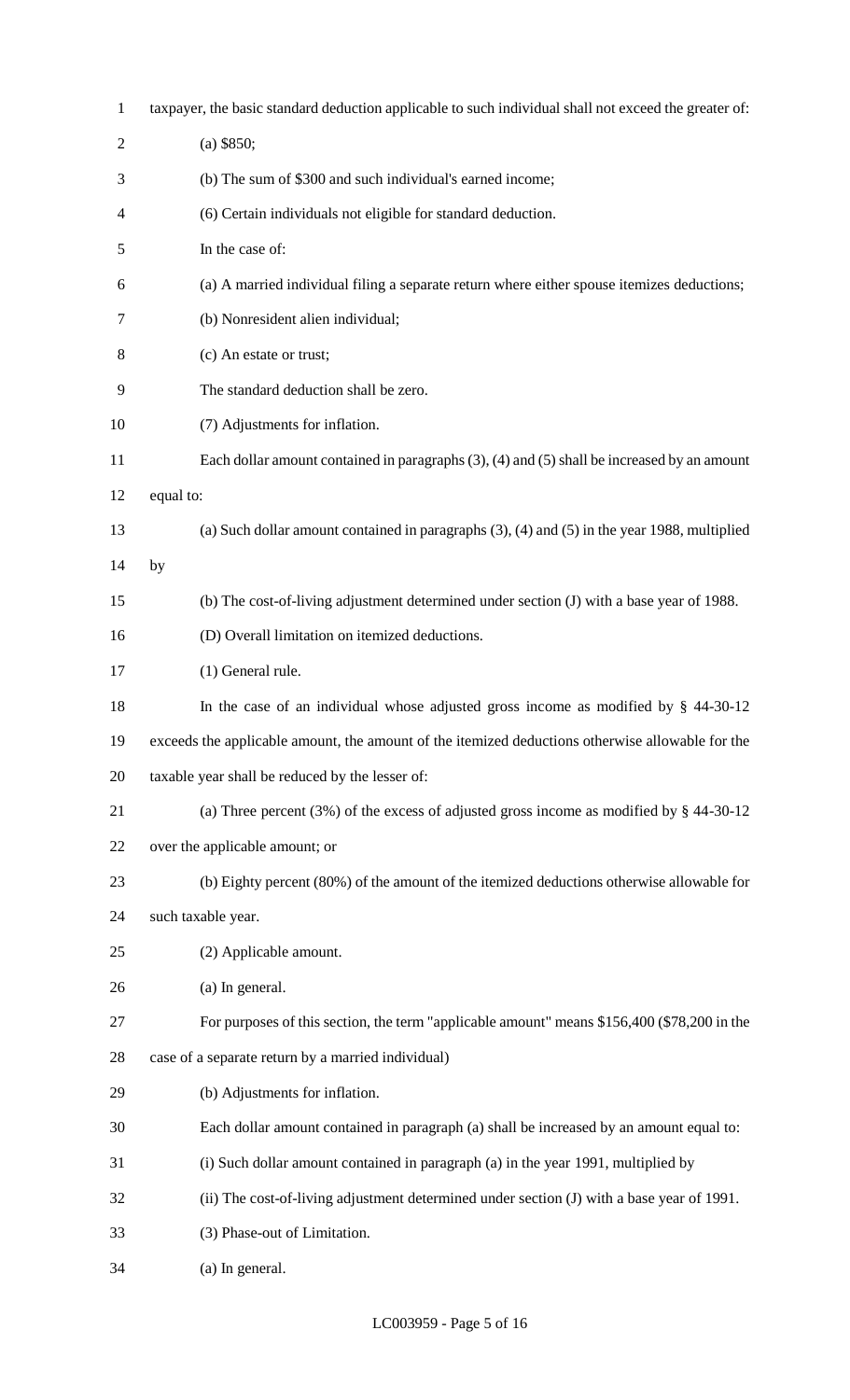| $\mathbf{1}$   | In the case of taxable year beginning after December 31, 2005, and before January 1, 2010,          |  |  |
|----------------|-----------------------------------------------------------------------------------------------------|--|--|
| $\overline{2}$ | the reduction under section (1) shall be equal to the applicable fraction of the amount which would |  |  |
| 3              | be the amount of such reduction.                                                                    |  |  |
| 4              | (b) Applicable fraction.                                                                            |  |  |
| 5              | For purposes of paragraph (a), the applicable fraction shall be determined in accordance            |  |  |
| 6              | with the following table:                                                                           |  |  |
| 7              | For taxable years beginning in calendar year<br>The applicable fraction is                          |  |  |
| 8              | 2006 and 2007<br>2/3                                                                                |  |  |
| 9              | 2008 and 2009<br>1/3                                                                                |  |  |
| 10             | (E) Exemption amount.                                                                               |  |  |
| 11             | $(1)$ In general.                                                                                   |  |  |
| 12             | Except as otherwise provided in this subsection, the term "exemption amount" means                  |  |  |
| 13             | \$3,400.                                                                                            |  |  |
| 14             | (2) Exemption amount disallowed in case of certain dependents.                                      |  |  |
| 15             | In the case of an individual with respect to whom a deduction under this section is allowable       |  |  |
| 16             | to another taxpayer for the same taxable year, the exemption amount applicable to such individual   |  |  |
| 17             | for such individual's taxable year shall be zero.                                                   |  |  |
| 18             | (3) Adjustments for inflation.                                                                      |  |  |
| 19             | The dollar amount contained in paragraph (1) shall be increased by an amount equal to:              |  |  |
| 20             | (a) Such dollar amount contained in paragraph (1) in the year 1989, multiplied by                   |  |  |
| 21             | (b) The cost-of-living adjustment determined under section (J) with a base year of 1989.            |  |  |
| 22             | (4) Limitation.                                                                                     |  |  |
| 23             | (a) In general.                                                                                     |  |  |
| 24             | In the case of any taxpayer whose adjusted gross income as modified for the taxable year            |  |  |
| 25             | exceeds the threshold amount shall be reduced by the applicable percentage.                         |  |  |
| 26             | (b) Applicable percentage.                                                                          |  |  |
| 27             | In the case of any taxpayer whose adjusted gross income for the taxable year exceeds the            |  |  |
| 28             | threshold amount, the exemption amount shall be reduced by two (2) percentage points for each       |  |  |
| 29             | \$2,500 (or fraction thereof) by which the taxpayer's adjusted gross income for the taxable year    |  |  |
| 30             | exceeds the threshold amount. In the case of a married individual filing a separate return, the     |  |  |
| 31             | preceding sentence shall be applied by substituting "\$1,250" for "\$2,500." In no event shall the  |  |  |
| 32             | applicable percentage exceed one hundred percent (100%).                                            |  |  |
| 33             | (c) Threshold Amount.                                                                               |  |  |
|                |                                                                                                     |  |  |

For the purposes of this paragraph, the term "threshold amount" shall be determined with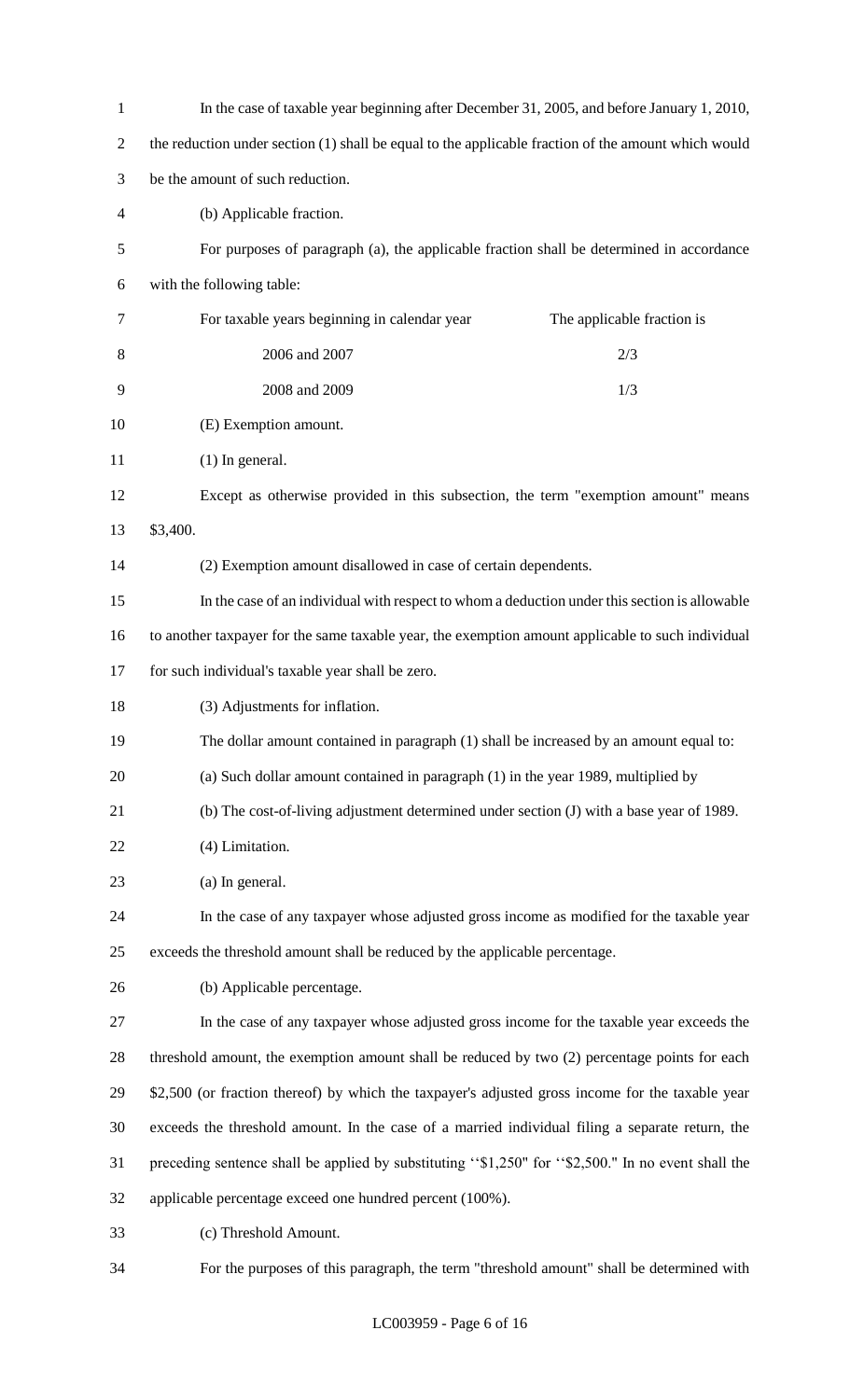## the following table:

| $\mathbf{2}$ | Filing status                                                                                     | Amount    |  |
|--------------|---------------------------------------------------------------------------------------------------|-----------|--|
| 3            | Single                                                                                            | \$156,400 |  |
| 4            | Married filing jointly of qualifying widow(er)                                                    | \$234,600 |  |
| 5            | Married filing separately                                                                         | \$117,300 |  |
| 6            | Head of Household                                                                                 | \$195,500 |  |
| 7            | (d) Adjustments for inflation.                                                                    |           |  |
| 8            | Each dollar amount contained in paragraph (b) shall be increased by an amount equal to:           |           |  |
| 9            | (i) Such dollar amount contained in paragraph (b) in the year 1991, multiplied by                 |           |  |
| 10           | (ii) The cost-of-living adjustment determined under section (J) with a base year of 1991.         |           |  |
| 11           | (5) Phase-out of limitation.                                                                      |           |  |
| 12           | (a) In general.                                                                                   |           |  |
| 13           | In the case of taxable years beginning after December 31, 2005, and before January 1,             |           |  |
| 14           | 2010, the reduction under section 4 shall be equal to the applicable fraction of the amount which |           |  |
| 15           | would be the amount of such reduction.                                                            |           |  |
| 16           | (b) Applicable fraction.                                                                          |           |  |
| 17           | For the purposes of paragraph (a), the applicable fraction shall be determined in accordance      |           |  |
| 18           | with the following table:                                                                         |           |  |
| 19           | For taxable years beginning in calendar year<br>The applicable fraction is                        |           |  |
| 20           | 2006 and 2007<br>2/3                                                                              |           |  |
| 21           | 2008 and 2009<br>1/3                                                                              |           |  |
| 22           | (F) Alternative minimum tax.                                                                      |           |  |
| 23           | (1) General rule. There is hereby imposed (in addition to any other tax imposed by this           |           |  |
| 24           | subtitle) a tax equal to the excess (if any) of:                                                  |           |  |
| 25           | (a) The tentative minimum tax for the taxable year, over                                          |           |  |
| 26           | (b) The regular tax for the taxable year.                                                         |           |  |
| 27           | (2) The tentative minimum tax for the taxable year is the sum of:                                 |           |  |
| 28           | (a) 6.5 percent of so much of the taxable excess as does not exceed \$175,000, plus               |           |  |
| 29           | (b) 7.0 percent of so much of the taxable excess above \$175,000.                                 |           |  |
| 30           | (3) The amount determined under the preceding sentence shall be reduced by the alternative        |           |  |
| 31           | minimum tax foreign tax credit for the taxable year.                                              |           |  |
|              |                                                                                                   |           |  |
| 32           | (4) Taxable excess. For the purposes of this subsection the term "taxable excess" means so        |           |  |
| 33           | much of the federal alternative minimum taxable income as modified by the modifications in § 44-  |           |  |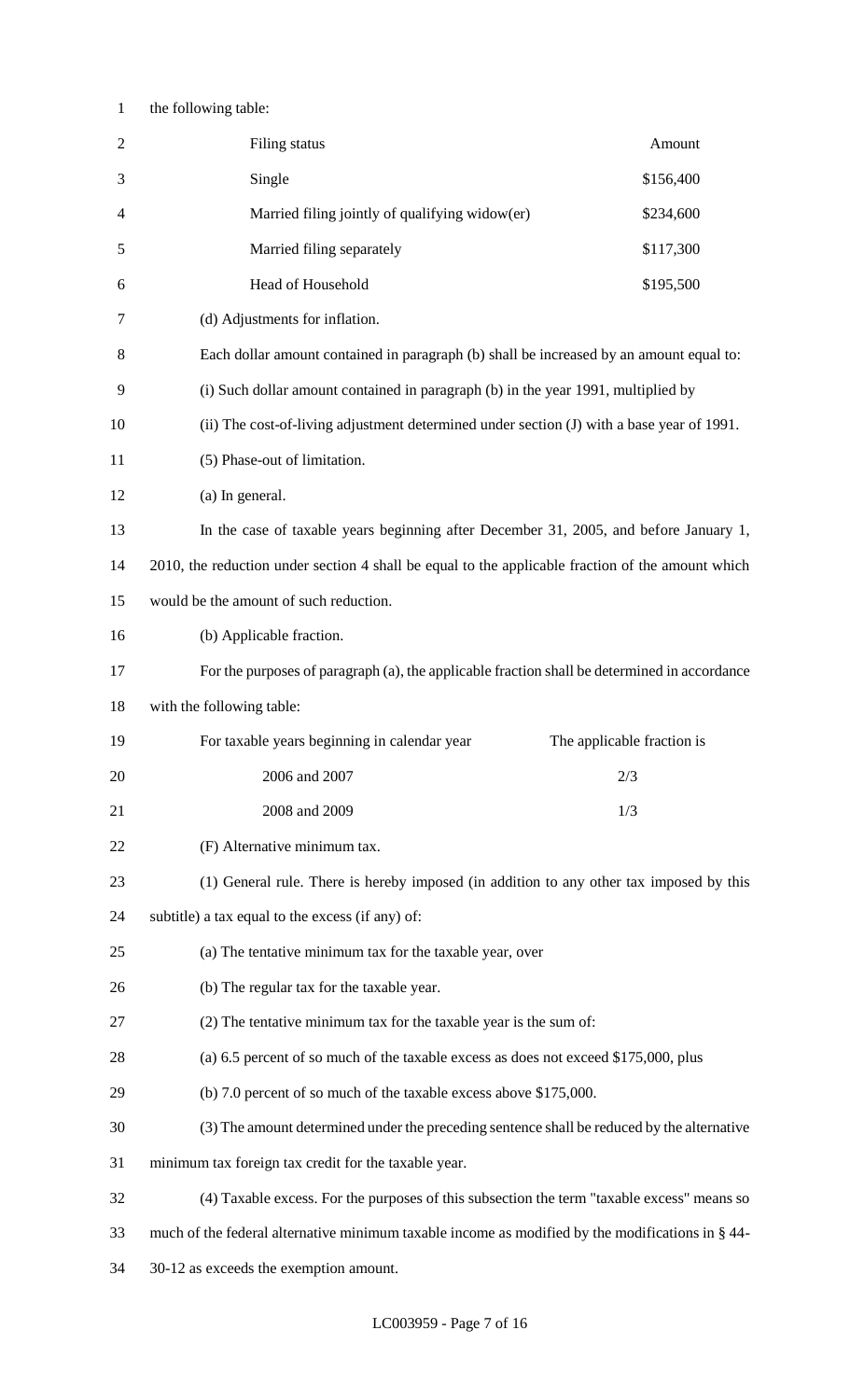| $\mathbf{1}$   | (5) In the case of a married individual filing a separate return, subparagraph (2) shall be    |           |  |  |
|----------------|------------------------------------------------------------------------------------------------|-----------|--|--|
| $\overline{2}$ | applied by substituting "\$87,500" for \$175,000 each place it appears.                        |           |  |  |
| 3              | (6) Exemption amount.                                                                          |           |  |  |
| 4              | For purposes of this section "exemption amount" means:                                         |           |  |  |
| 5              | Filing status<br>Amount                                                                        |           |  |  |
| 6              | Single<br>\$39,150                                                                             |           |  |  |
| 7              | Married filing jointly or qualifying widow(er)<br>\$53,700                                     |           |  |  |
| 8              | Married filing separately<br>\$26,850                                                          |           |  |  |
| 9              | Head of Household<br>\$39,150                                                                  |           |  |  |
| 10             | Estate or trust<br>\$24,650                                                                    |           |  |  |
| 11             | (7) Treatment of unearned income of minor children                                             |           |  |  |
| 12             | (a) In general.                                                                                |           |  |  |
| 13             | In the case of a minor child, the exemption amount for purposes of section (6) shall not       |           |  |  |
| 14             | exceed the sum of:                                                                             |           |  |  |
| 15             | (i) Such child's earned income, plus                                                           |           |  |  |
| 16             | $(ii)$ \$6,000.                                                                                |           |  |  |
| 17             | (8) Adjustments for inflation.                                                                 |           |  |  |
| 18             | The dollar amount contained in paragraphs (6) and (7) shall be increased by an amount          |           |  |  |
| 19             | equal to:                                                                                      |           |  |  |
| 20             | (a) Such dollar amount contained in paragraphs $(6)$ and $(7)$ in the year 2004, multiplied by |           |  |  |
| 21             | (b) The cost-of-living adjustment determined under section (J) with a base year of 2004.       |           |  |  |
| 22             | (9) Phase-out.                                                                                 |           |  |  |
| 23             | (a) In general.                                                                                |           |  |  |
| 24             | The exemption amount of any taxpayer shall be reduced (but not below zero) by an amount        |           |  |  |
| 25             | equal to twenty-five percent (25%) of the amount by which alternative minimum taxable income   |           |  |  |
| 26             | of the taxpayer exceeds the threshold amount.                                                  |           |  |  |
| 27             | (b) Threshold amount.                                                                          |           |  |  |
| 28             | For purposes of this paragraph, the term "threshold amount" shall be determined with the       |           |  |  |
| 29             | following table:                                                                               |           |  |  |
| 30             | Filing status                                                                                  | Amount    |  |  |
| 31             | Single                                                                                         | \$123,250 |  |  |
| 32             | Married filing jointly or qualifying widow(er)                                                 | \$164,350 |  |  |
| 33             | Married filing separately<br>\$82,175                                                          |           |  |  |
| 34             | Head of Household                                                                              | \$123,250 |  |  |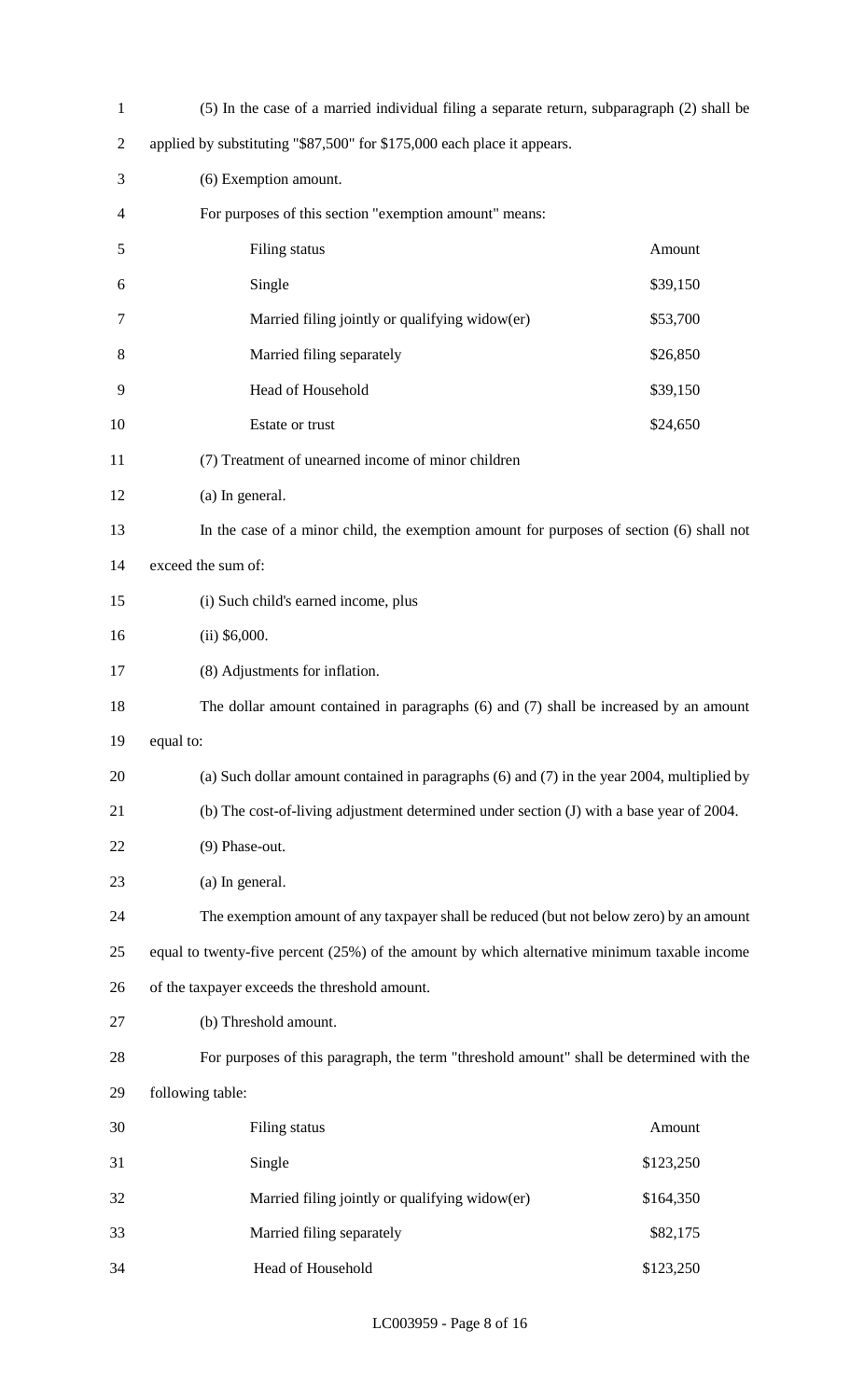| $\mathbf{1}$   | <b>Estate or Trust</b>                                                                           | \$82,150 |  |
|----------------|--------------------------------------------------------------------------------------------------|----------|--|
| $\overline{2}$ | (c) Adjustments for inflation                                                                    |          |  |
| 3              | Each dollar amount contained in paragraph (9) shall be increased by an amount equal to:          |          |  |
| 4              | (i) Such dollar amount contained in paragraph (9) in the year 2004, multiplied by                |          |  |
| 5              | (ii) The cost-of-living adjustment determined under section (J) with a base year of 2004.        |          |  |
| 6              | (G) Other Rhode Island taxes.                                                                    |          |  |
| $\tau$         | (1) General rule. There is hereby imposed (in addition to any other tax imposed by this          |          |  |
| $8\,$          | subtitle) a tax equal to twenty-five percent $(25%)$ of:                                         |          |  |
| 9              | (a) The Federal income tax on lump-sum distributions.                                            |          |  |
| 10             | (b) The Federal income tax on parents' election to report child's interest and dividends.        |          |  |
| 11             | (c) The recapture of Federal tax credits that were previously claimed on Rhode Island            |          |  |
| 12             | return.                                                                                          |          |  |
| 13             | (H) Tax for children under 18 with investment income.                                            |          |  |
| 14             | (1) General rule. There is hereby imposed a tax equal to twenty-five percent $(25%)$ of:         |          |  |
| 15             | (a) The Federal tax for children under the age of 18 with investment income.                     |          |  |
| 16             | (I) Averaging of farm income.                                                                    |          |  |
| 17             | (1) General rule. At the election of an individual engaged in a farming business or fishing      |          |  |
| 18             | business, the tax imposed in section 2 shall be equal to twenty-five percent (25%) of:           |          |  |
| 19             | (a) The Federal averaging of farm income as determined in IRC section 1301 [26 U.S.C. $\S$       |          |  |
| 20             | 1301].                                                                                           |          |  |
| 21             | (J) Cost-of-living adjustment.                                                                   |          |  |
| 22             | $(1)$ In general.                                                                                |          |  |
| 23             | The cost-of-living adjustment for any calendar year is the percentage (if any) by which:         |          |  |
| 24             | (a) The CPI for the preceding calendar year exceeds                                              |          |  |
| 25             | (b) The CPI for the base year.                                                                   |          |  |
| 26             | (2) CPI for any calendar year.                                                                   |          |  |
| 27             | For purposes of paragraph (1), the CPI for any calendar year is the average of the consumer      |          |  |
| 28             | price index as of the close of the twelve (12) month period ending on August 31 of such calendar |          |  |
| 29             | year.                                                                                            |          |  |
| 30             | (3) Consumer price index.                                                                        |          |  |
| 31             | For purposes of paragraph $(2)$ , the term "consumer price index" means the last consumer        |          |  |
| 32             | price index for all urban consumers published by the department of labor. For purposes of the    |          |  |
| 33             | preceding sentence, the revision of the consumer price index that is most consistent with the    |          |  |
| 34             | consumer price index for calendar year 1986 shall be used.                                       |          |  |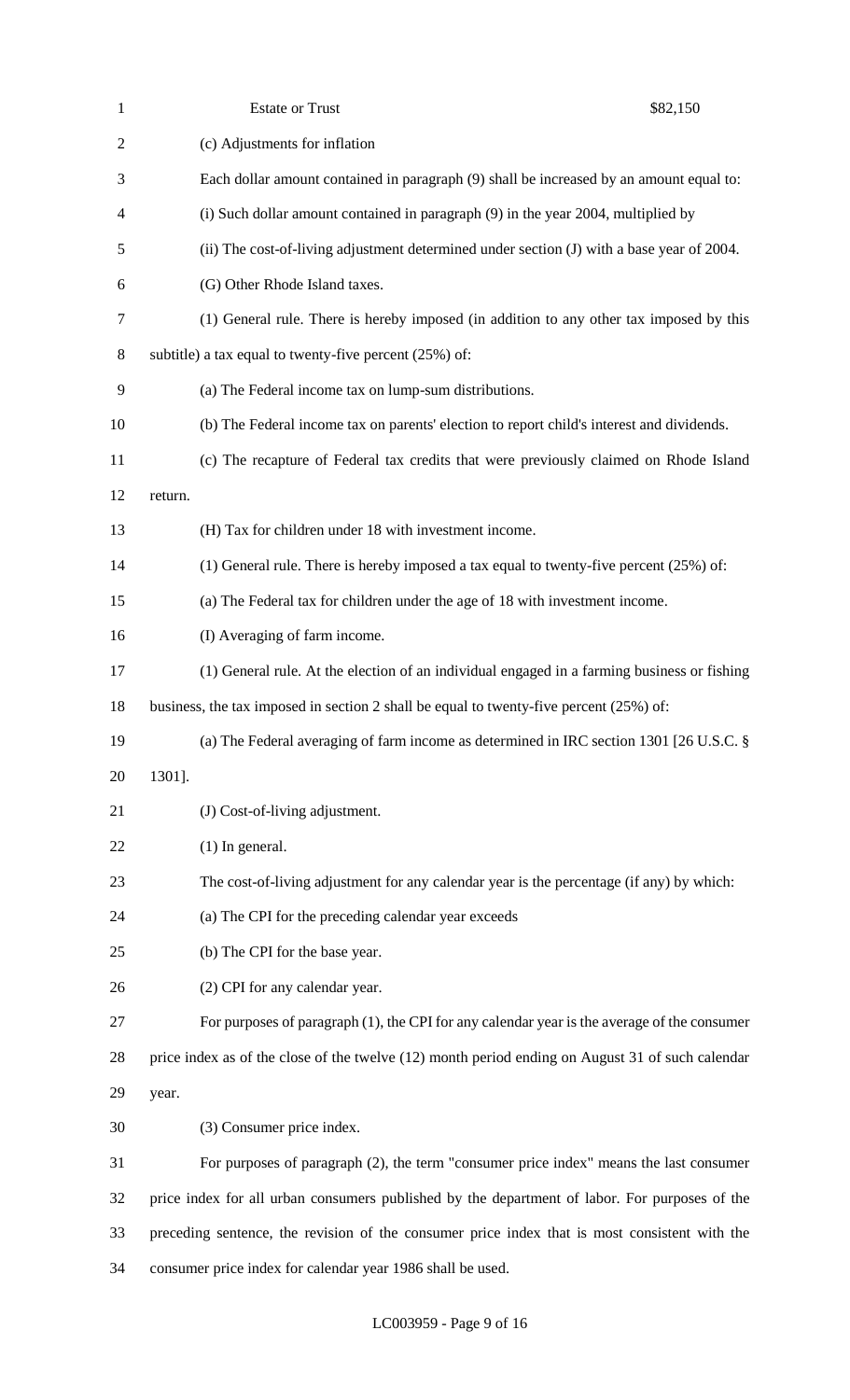- (4) Rounding.
- (a) In general.
- If any increase determined under paragraph (1) is not a multiple of \$50, such increase shall
- be rounded to the next lowest multiple of \$50.
- (b) In the case of a married individual filing a separate return, subparagraph (a) shall be
- applied by substituting "\$25" for \$50 each place it appears.
- (K) Credits against tax. For tax years beginning on or after January 1, 2001, a taxpayer
- entitled to any of the following federal credits enacted prior to January 1, 1996, shall be entitled to
- a credit against the Rhode Island tax imposed under this section:
- (1) [Deleted by P.L. 2007, ch. 73, art. 7, § 5.]
- (2) Child and dependent care credit;
- (3) General business credits;
- (4) Credit for elderly or the disabled;
- (5) Credit for prior year minimum tax;
- (6) Mortgage interest credit;
- (7) Empowerment zone employment credit;
- (8) Qualified electric vehicle credit.
- (L) Credit against tax for adoption. For tax years beginning on or after January 1, 2006, a taxpayer entitled to the federal adoption credit shall be entitled to a credit against the Rhode Island tax imposed under this section if the adopted child was under the care, custody, or supervision of the Rhode Island department of children, youth and families prior to the adoption.

 (M) The credit shall be twenty-five percent (25%) of the aforementioned federal credits provided there shall be no deduction based on any federal credits enacted after January 1, 1996, including the rate reduction credit provided by the federal Economic Growth and Tax Reconciliation Act of 2001 (EGTRRA). In no event shall the tax imposed under this section be reduced to less than zero. A taxpayer required to recapture any of the above credits for federal tax purposes shall determine the Rhode Island amount to be recaptured in the same manner as prescribed in this subsection.

- 
- (N) Rhode Island earned-income credit.

(1) In general.

 For tax years beginning before January 1, 2015, a taxpayer entitled to a federal earned- income credit shall be allowed a Rhode Island earned-income credit equal to twenty-five percent (25%) of the federal earned-income credit. Such credit shall not exceed the amount of the Rhode Island income tax.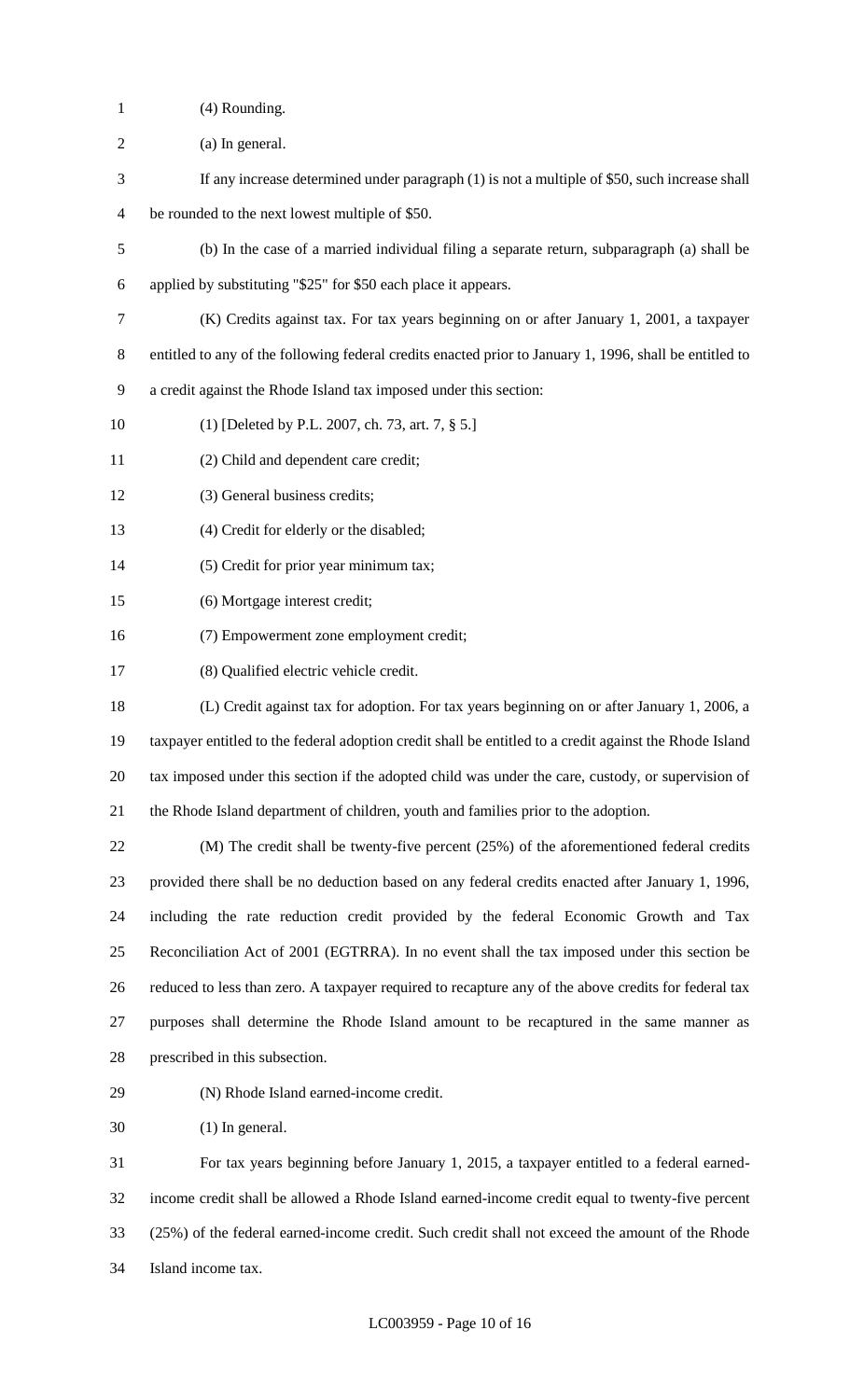For tax years beginning on or after January 1, 2015, and before January 1, 2016, a taxpayer entitled to a federal earned-income credit shall be allowed a Rhode Island earned-income credit equal to ten percent (10%) of the federal earned-income credit. Such credit shall not exceed the amount of the Rhode Island income tax.

 For tax years beginning on or after January 1, 2016, a taxpayer entitled to a federal earned- income credit shall be allowed a Rhode Island earned-income credit equal to twelve and one-half percent (12.5%) of the federal earned-income credit. Such credit shall not exceed the amount of the Rhode Island income tax.

 For tax years beginning on or after January 1, 2017, a taxpayer entitled to a federal earned- income credit shall be allowed a Rhode Island earned-income credit equal to fifteen percent (15%) of the federal earned-income credit. Such credit shall not exceed the amount of the Rhode Island income tax.

 For tax years beginning on or after January 1, 2023, a taxpayer entitled to a federal earned-14 income credit shall be allowed a Rhode Island earned-income credit equal to eighteen percent (18%) of the federal earned-income credit. Such credit shall not exceed the amount of the Rhode **Island income tax.** 

(2) Refundable portion.

 In the event the Rhode Island earned-income credit allowed under paragraph (N)(1) of this section exceeds the amount of Rhode Island income tax, a refundable earned-income credit shall be allowed as follows.

 (i) For tax years beginning before January 1, 2015, for purposes of paragraph (2) refundable earned-income credit means fifteen percent (15%) of the amount by which the Rhode Island earned-income credit exceeds the Rhode Island income tax.

 (ii) For tax years beginning on or after January 1, 2015, for purposes of paragraph (2) refundable earned-income credit means one hundred percent (100%) of the amount by which the Rhode Island earned-income credit exceeds the Rhode Island income tax.

 (O) The tax administrator shall recalculate and submit necessary revisions to paragraphs (A) through (J) to the general assembly no later than February 1, 2010, and every three (3) years thereafter for inclusion in the statute.

 (3) For the period January 1, 2011, through December 31, 2011, and thereafter, "Rhode Island taxable income" means federal adjusted gross income as determined under the Internal Revenue Code, 26 U.S.C. § 1 et seq., and as modified for Rhode Island purposes pursuant to § 44- 30-12 less the amount of Rhode Island Basic Standard Deduction allowed pursuant to subparagraph 44-30-2.6(c)(3)(B), and less the amount of personal exemption allowed pursuant to subparagraph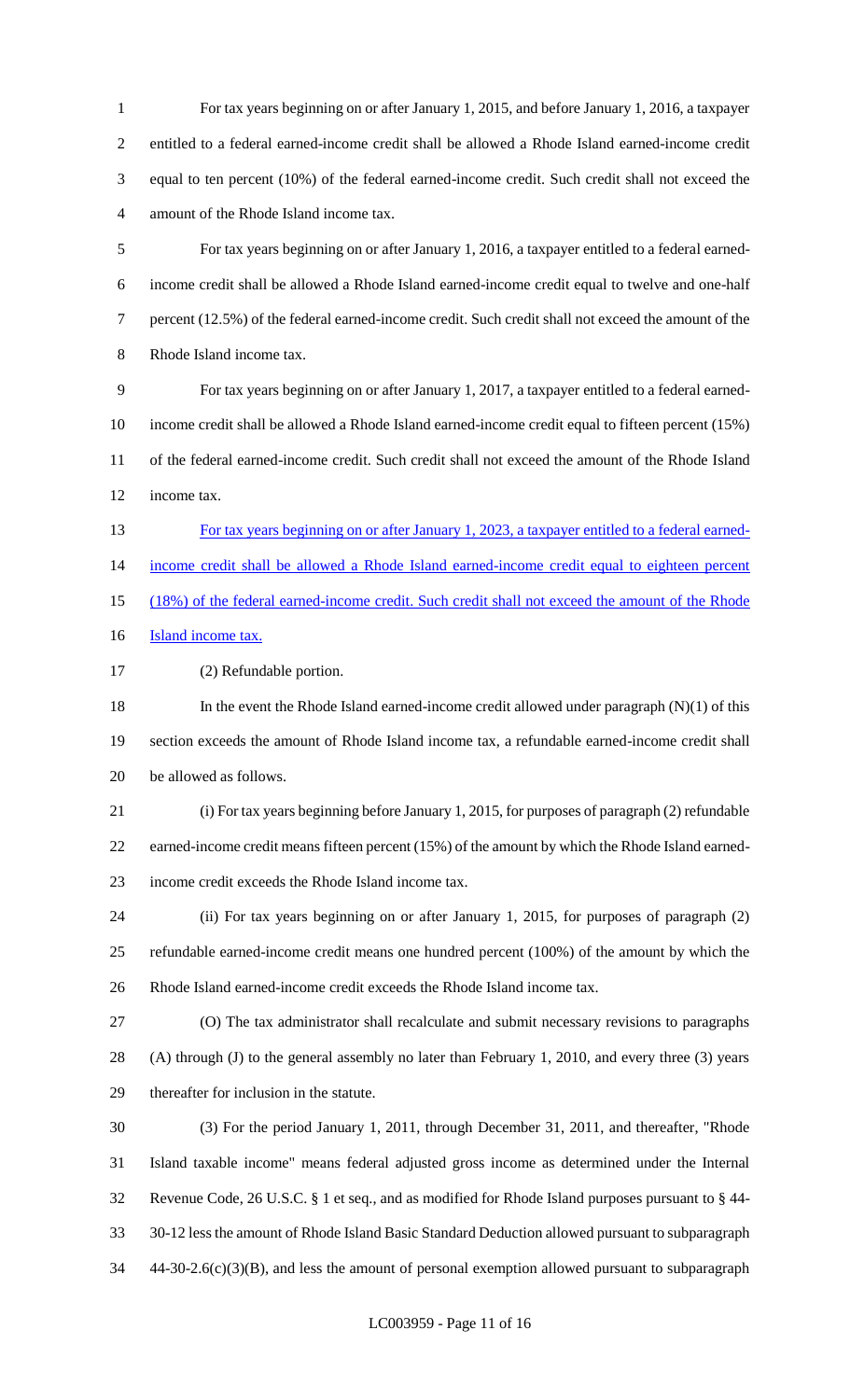1  $44-30-2.6(c)(3)(C)$ .

| $\overline{2}$ | (A) Tax imposed.                                                                                      |                   |                                                                                                   |                    |
|----------------|-------------------------------------------------------------------------------------------------------|-------------------|---------------------------------------------------------------------------------------------------|--------------------|
| 3              | (I) There is hereby imposed on the taxable income of married individuals filing joint                 |                   |                                                                                                   |                    |
| $\overline{4}$ | returns, qualifying widow(er), every head of household, unmarried individuals, married individuals    |                   |                                                                                                   |                    |
| 5              |                                                                                                       |                   | filing separate returns and bankruptcy estates, a tax determined in accordance with the following |                    |
| 6              | table:                                                                                                |                   |                                                                                                   |                    |
| $\tau$         | RI Taxable Income                                                                                     |                   |                                                                                                   | RI Income Tax      |
| $8\,$          | Over                                                                                                  | But not over      | Pay $+$ % on Excess                                                                               | on the amount over |
| 9              | $$0-$                                                                                                 | \$55,000          | $$0 + 3.75\%$                                                                                     | \$0                |
| 10             | $55,000 -$                                                                                            | 125,000           | $2,063 + 4.75\%$                                                                                  | 55,000             |
| 11             | $125,000 -$                                                                                           |                   | $5,388 + 5.99\%$                                                                                  | 125,000            |
| 12             |                                                                                                       |                   | (II) There is hereby imposed on the taxable income of an estate or trust a tax determined in      |                    |
| 13             | accordance with the following table:                                                                  |                   |                                                                                                   |                    |
| 14             | RI Taxable Income                                                                                     |                   |                                                                                                   | RI Income Tax      |
| 15             | Over                                                                                                  | But not over      | $Pay + % on Excess$                                                                               | on the amount over |
| 16             | $$0-$                                                                                                 | \$2,230           | $$0 + 3.75\%$                                                                                     | \$0                |
| 17             | $2,230 -$                                                                                             | 7,022             | $84 + 4.75%$                                                                                      | 2,230              |
| 18             | $7,022 -$                                                                                             |                   | $312 + 5.99\%$                                                                                    | 7,022              |
| 19             | (B) Deductions:                                                                                       |                   |                                                                                                   |                    |
| 20             | (I) Rhode Island Basic Standard Deduction.                                                            |                   |                                                                                                   |                    |
| 21             | Only the Rhode Island standard deduction shall be allowed in accordance with the                      |                   |                                                                                                   |                    |
| 22             | following table:                                                                                      |                   |                                                                                                   |                    |
| 23             | Amount<br>Filing status:                                                                              |                   |                                                                                                   |                    |
| 24             | \$7,500<br>Single                                                                                     |                   |                                                                                                   |                    |
| 25             | Married filing jointly or qualifying widow(er)<br>\$15,000                                            |                   |                                                                                                   |                    |
| 26             | \$7,500<br>Married filing separately                                                                  |                   |                                                                                                   |                    |
| 27             |                                                                                                       | Head of Household |                                                                                                   | \$11,250           |
| 28             | (II) Nonresident alien individuals, estates and trusts are not eligible for standard                  |                   |                                                                                                   |                    |
| 29             | deductions.                                                                                           |                   |                                                                                                   |                    |
| 30             | (III) In the case of any taxpayer whose adjusted gross income, as modified for Rhode Island           |                   |                                                                                                   |                    |
| 31             | purposes pursuant to § 44-30-12, for the taxable year exceeds one hundred seventy-five thousand       |                   |                                                                                                   |                    |
| 32             | dollars (\$175,000), the standard deduction amount shall be reduced by the applicable percentage.     |                   |                                                                                                   |                    |
| 33             | The term "applicable percentage" means twenty (20) percentage points for each five thousand           |                   |                                                                                                   |                    |
| 34             | dollars (\$5,000) (or fraction thereof) by which the taxpayer's adjusted gross income for the taxable |                   |                                                                                                   |                    |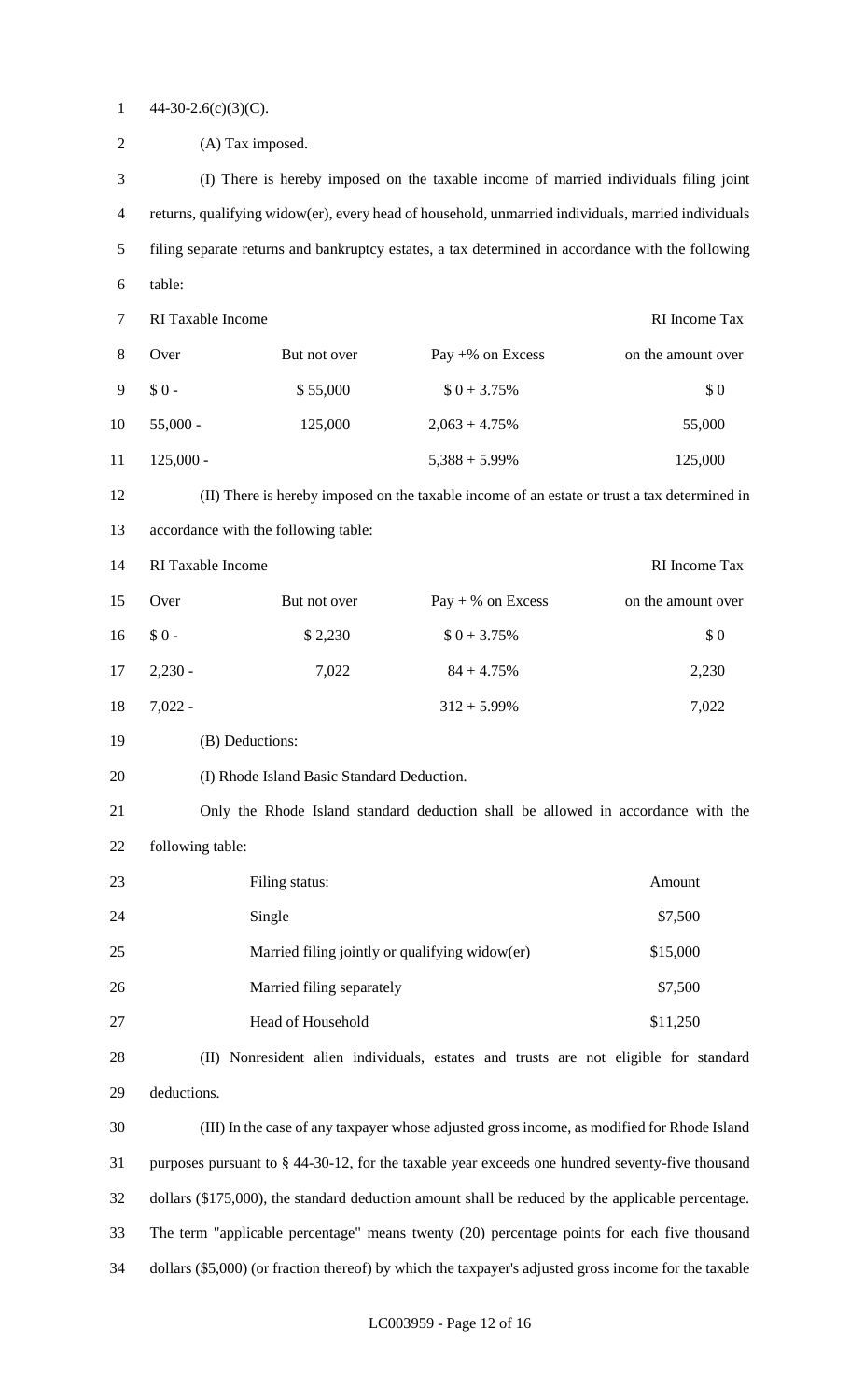year exceeds one hundred seventy-five thousand dollars (\$175,000).

(C) Exemption Amount:

 (I) The term "exemption amount" means three thousand five hundred dollars (\$3,500) multiplied by the number of exemptions allowed for the taxable year for federal income tax purposes. For tax years beginning on or after 2018, the term "exemption amount" means the same as it does in 26 U.S.C. § 151 and 26 U.S.C. § 152 just prior to the enactment of the Tax Cuts and Jobs Act (Pub. L. No. 115-97) on December 22, 2017.

 (II) Exemption amount disallowed in case of certain dependents. In the case of an individual with respect to whom a deduction under this section is allowable to another taxpayer for the same taxable year, the exemption amount applicable to such individual for such individual's taxable year shall be zero.

(III) Identifying information required.

13 (1) Except as provided in § 44-30-2.6(c)(3)(C)(II) of this section, no exemption shall be allowed under this section with respect to any individual unless the Taxpayer Identification Number of such individual is included on the federal return claiming the exemption for the same tax filing period.

17 (2) Notwithstanding the provisions of  $\S$  44-30-2.6(c)(3)(C)(I) of this section, in the event that the Taxpayer Identification Number for each individual is not required to be included on the federal tax return for the purposes of claiming a personal exemption(s), then the Taxpayer Identification Number must be provided on the Rhode Island tax return for the purpose of claiming 21 said exemption(s).

 (D) In the case of any taxpayer whose adjusted gross income, as modified for Rhode Island purposes pursuant to § 44-30-12, for the taxable year exceeds one hundred seventy-five thousand 24 dollars (\$175,000), the exemption amount shall be reduced by the applicable percentage. The term "applicable percentage" means twenty (20) percentage points for each five thousand dollars (\$5,000) (or fraction thereof) by which the taxpayer's adjusted gross income for the taxable year exceeds one hundred seventy-five thousand dollars (\$175,000).

 (E) Adjustment for inflation. The dollar amount contained in subparagraphs 44-30- 29 2.6(c)(3)(A), 44-30-2.6(c)(3)(B) and 44-30-2.6(c)(3)(C) shall be increased annually by an amount equal to:

31 (I) Such dollar amount contained in subparagraphs  $44-30-2.6(c)(3)(A)$ ,  $44-30-2.6(c)(3)(B)$ 

32 and 44-30-2.6(c)(3)(C) adjusted for inflation using a base tax year of 2000, multiplied by;

(II) The cost-of-living adjustment with a base year of 2000.

(III) For the purposes of this section, the cost-of-living adjustment for any calendar year is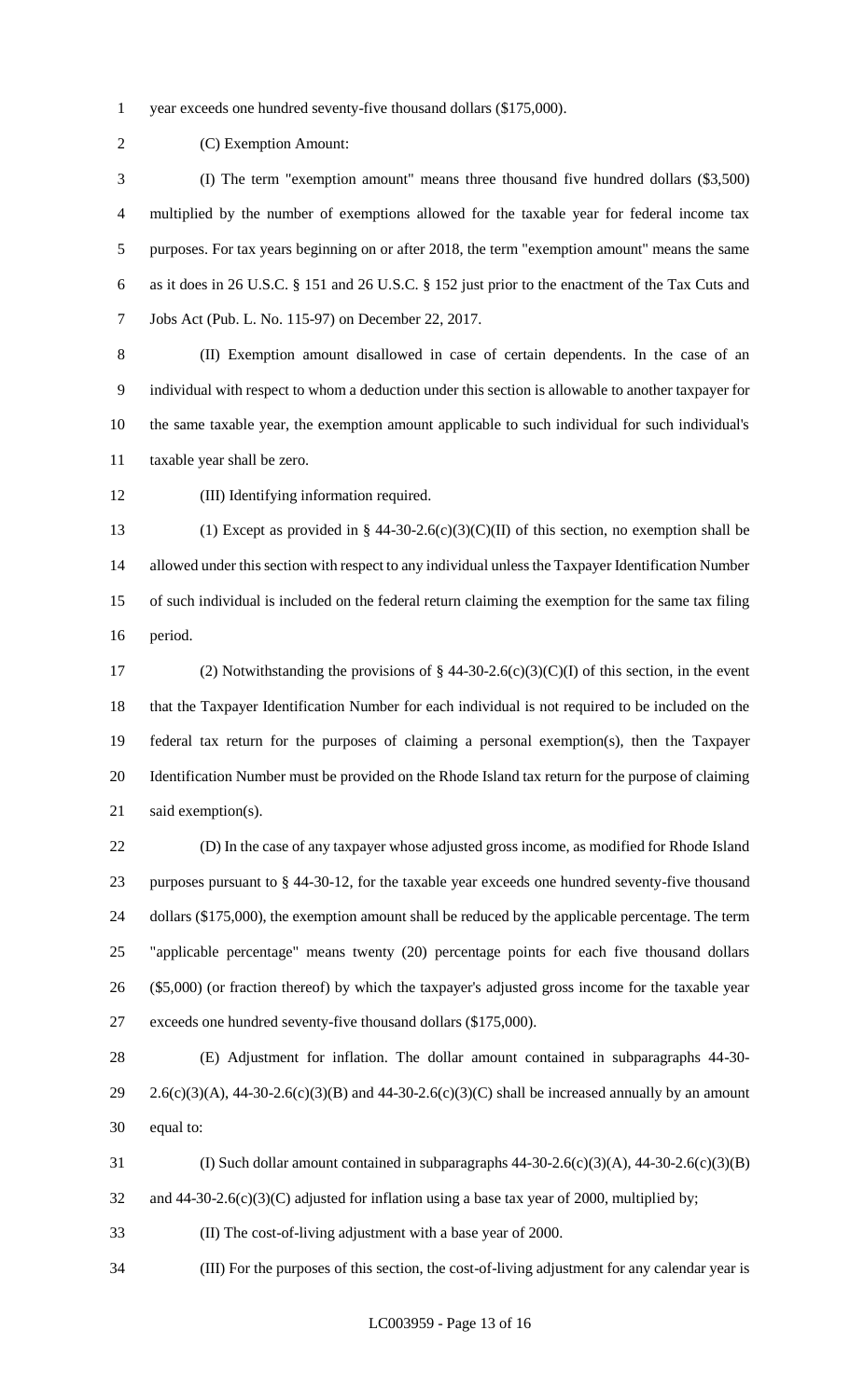the percentage (if any) by which the consumer price index for the preceding calendar year exceeds the consumer price index for the base year. The consumer price index for any calendar year is the average of the consumer price index as of the close of the twelve-month (12) period ending on August 31, of such calendar year.

 (IV) For the purpose of this section the term "consumer price index" means the last consumer price index for all urban consumers published by the department of labor. For the purpose of this section the revision of the consumer price index that is most consistent with the consumer price index for calendar year 1986 shall be used.

 (V) If any increase determined under this section is not a multiple of fifty dollars (\$50.00), such increase shall be rounded to the next lower multiple of fifty dollars (\$50.00). In the case of a married individual filing separate return, if any increase determined under this section is not a multiple of twenty-five dollars (\$25.00), such increase shall be rounded to the next lower multiple of twenty-five dollars (\$25.00).

(F) Credits against tax.

 (I) Notwithstanding any other provisions of Rhode Island Law, for tax years beginning on or after January 1, 2011, the only credits allowed against a tax imposed under this chapter shall be as follows:

 (a) Rhode Island earned-income credit: Credit shall be allowed for earned- income credit 19 pursuant to subparagraph  $44-30-2.6(c)(2)(N)$ .

 (b) Property Tax Relief Credit: Credit shall be allowed for property tax relief as provided in § 44-33-1 et seq.

 (c) Lead Paint Credit: Credit shall be allowed for residential lead abatement income tax credit as provided in § 44-30.3-1 et seq.

 (d) Credit for income taxes of other states. Credit shall be allowed for income tax paid to other states pursuant to § 44-30-74.

 (e) Historic Structures Tax Credit: Credit shall be allowed for historic structures tax credit as provided in § 44-33.2-1 et seq.

 (f) Motion Picture Productions Tax Credit: Credit shall be allowed for motion picture production tax credit as provided in § 44-31.2-1 et seq.

(g) Child and Dependent Care: Credit shall be allowed for twenty-five percent (25%) of

the federal child and dependent care credit allowable for the taxable year for federal purposes;

provided, however, such credit shall not exceed the Rhode Island tax liability.

(h) Tax credits for contributions to Scholarship Organizations: Credit shall be allowed for

contributions to scholarship organizations as provided in chapter 62 of title 44.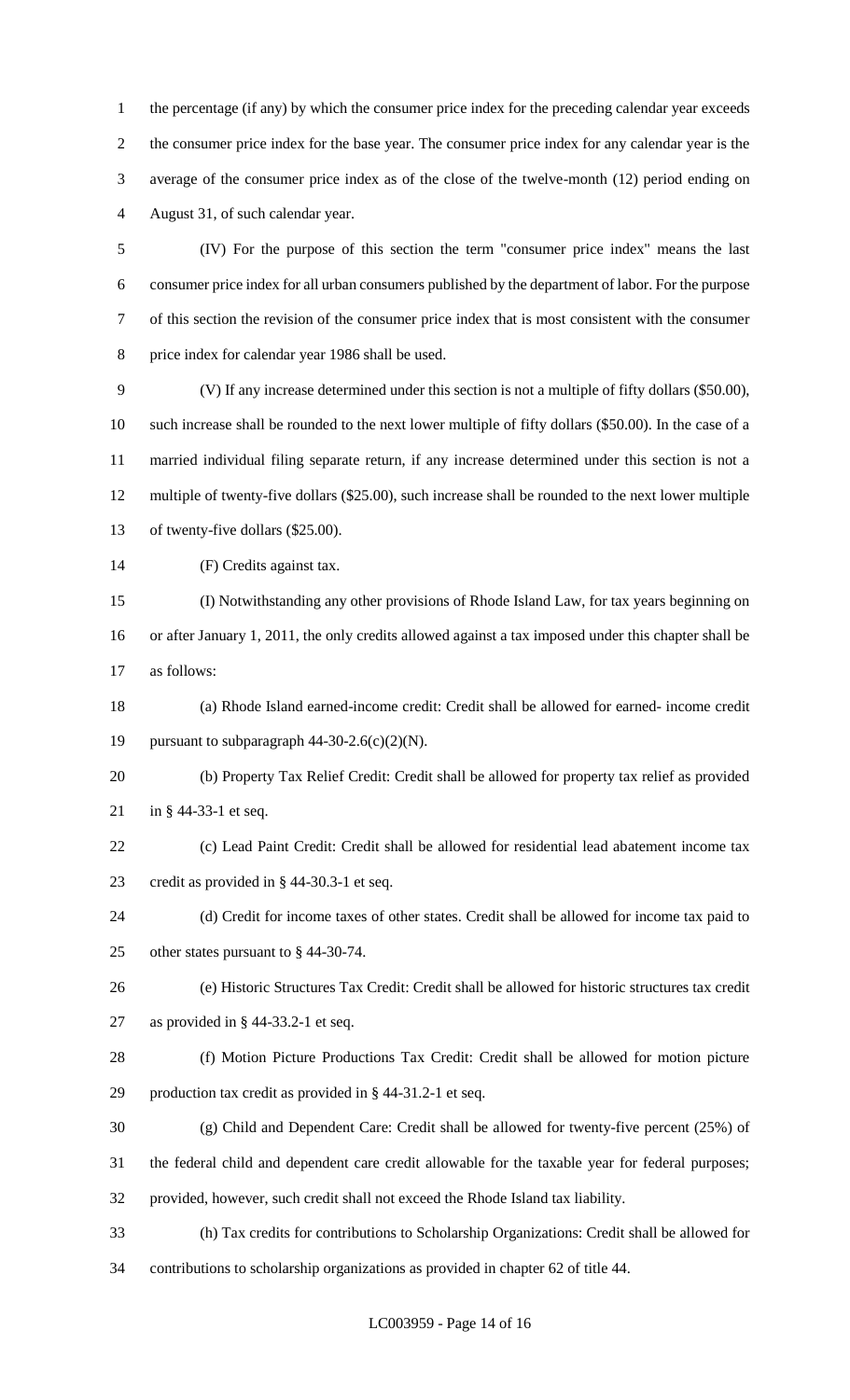(i) Credit for tax withheld. Wages upon which tax is required to be withheld shall be taxable as if no withholding were required, but any amount of Rhode Island personal income tax actually deducted and withheld in any calendar year shall be deemed to have been paid to the tax administrator on behalf of the person from whom withheld, and the person shall be credited with having paid that amount of tax for the taxable year beginning in that calendar year. For a taxable year of less than twelve (12) months, the credit shall be made under regulations of the tax administrator.

 (j) Stay Invested in RI Wavemaker Fellowship: Credit shall be allowed for stay invested in RI wavemaker fellowship program as provided in § 42-64.26-1 et seq.

 (k) Rebuild Rhode Island: Credit shall be allowed for rebuild RI tax credit as provided in § 42-64.20-1 et seq.

 (l) Rhode Island Qualified Jobs Incentive Program: Credit shall be allowed for Rhode Island new qualified jobs incentive program credit as provided in § 44-48.3-1 et seq.

 (m) Historic homeownership assistance act: Effective for tax year 2017 and thereafter, unused carryforward for such credit previously issued shall be allowed for the historic homeownership assistance act as provided in § 44-33.1-4. This allowance is for credits already issued pursuant to § 44-33.1-4 and shall not be construed to authorize the issuance of new credits under the historic homeownership assistance act.

 (2) Except as provided in section 1 above, no other state and federal tax credit shall be available to the taxpayers in computing tax liability under this chapter.

SECTION 2. This act shall take effect upon passage.

======== LC003959 ========